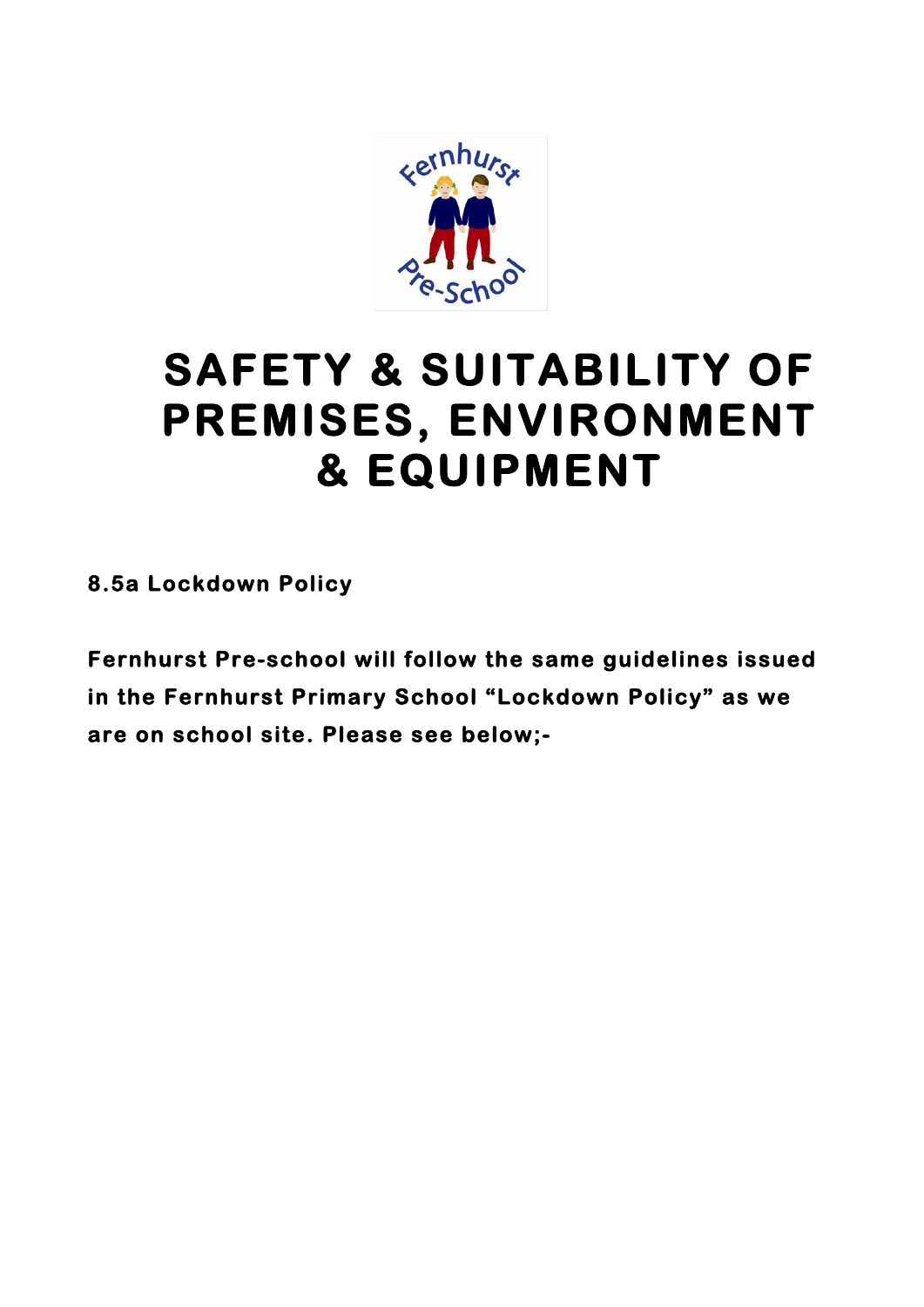

## **Fernhurst Primary School**

# **POLICY FOR**

## **'LOCKDOWN' PROCEDURES**

(based on West Sussex County Council Model Policy)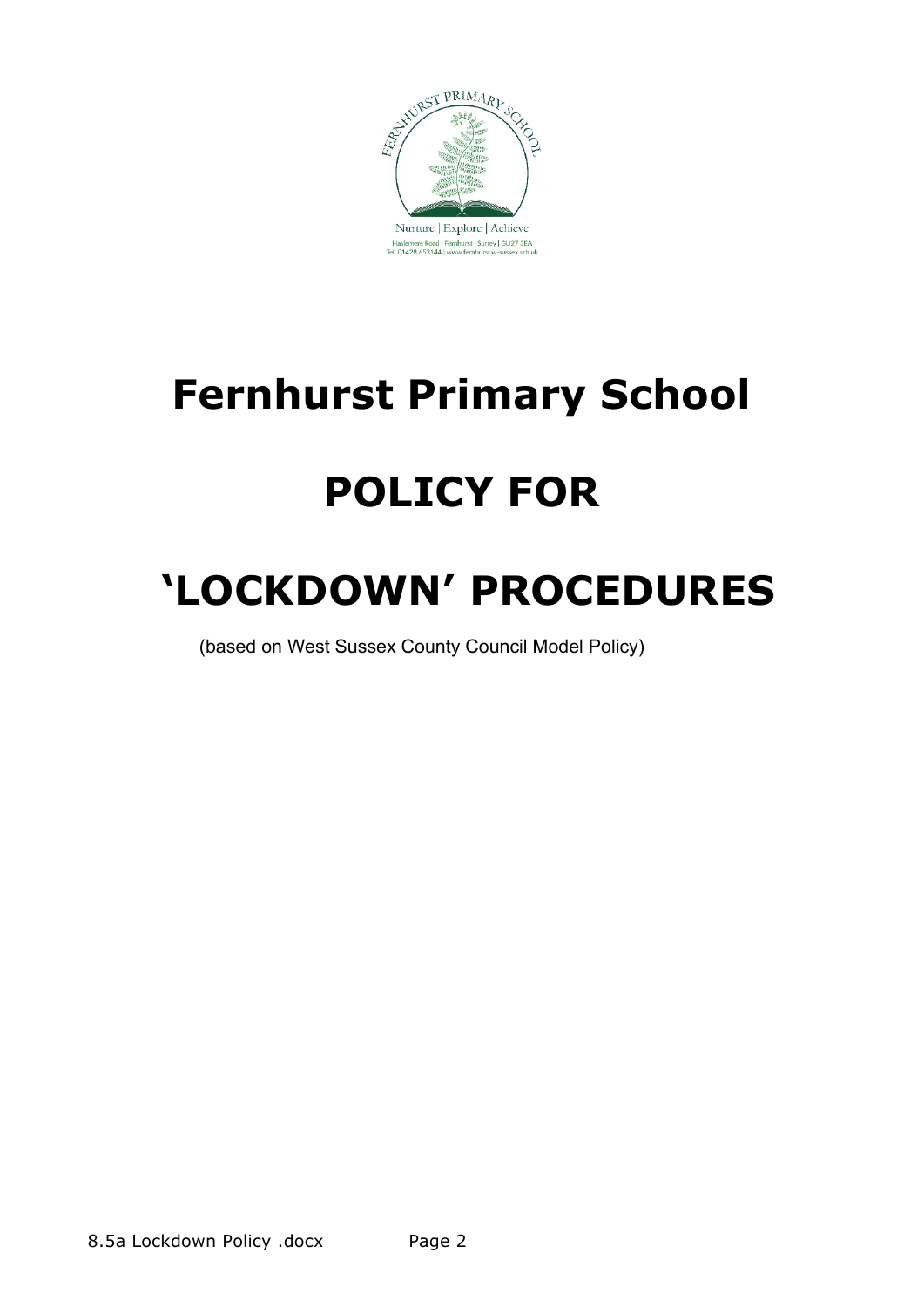### **Contents**

| 8. Appendix 3 - Communication Flow Chart (schools own version)  9 |
|-------------------------------------------------------------------|
| 9. Appendix 4 - Sample letter to parents/carers  10               |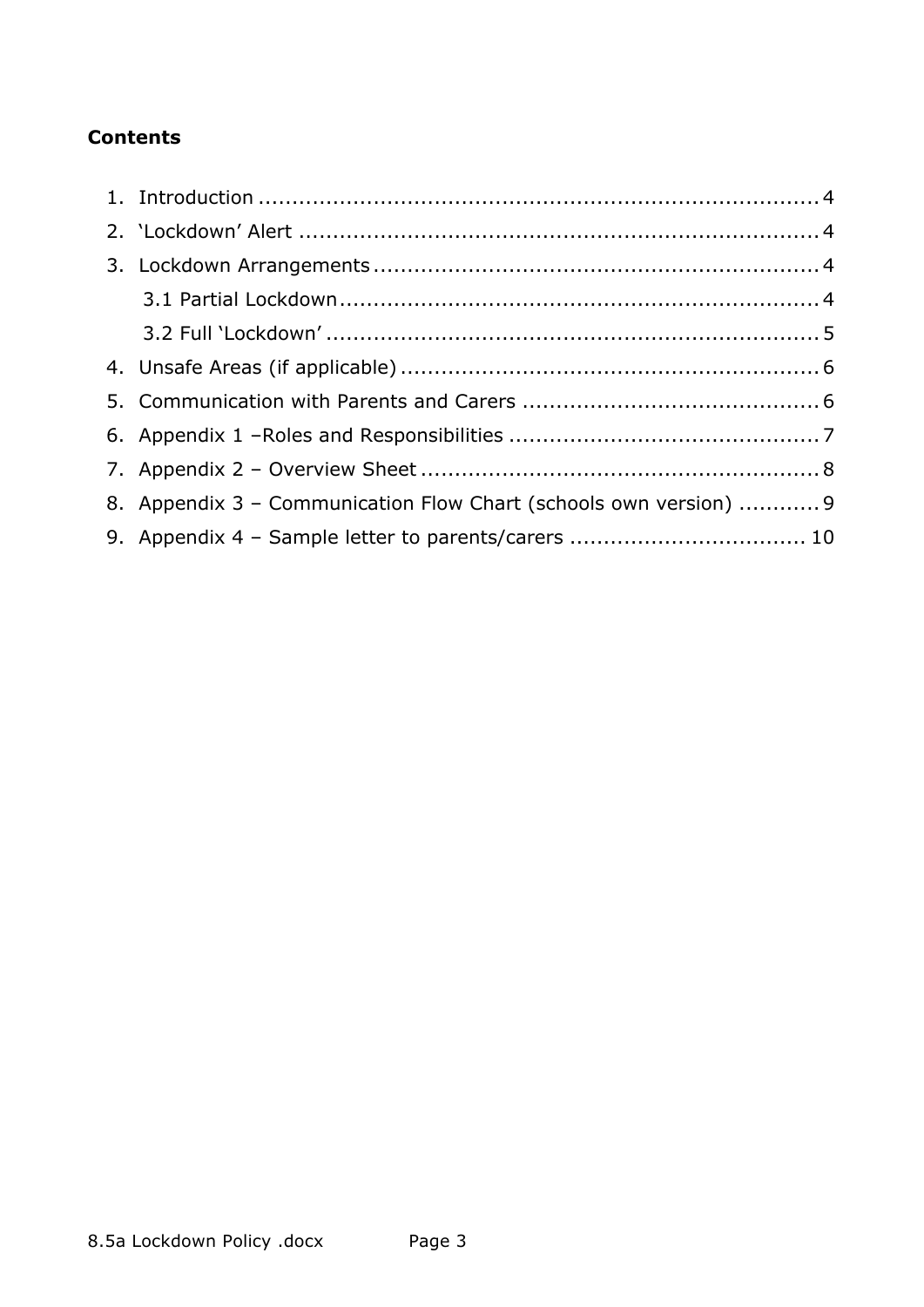#### **1. Introduction**

'Lockdown' procedures should be seen as a sensible and proportionate response to any external or internal incident which has the potential to pose a threat to the safety of staff and pupils in the school. Procedures should aim to minimise disruption to the learning environment whilst ensuring the safety of all pupils, staff and visitors.

'Lockdown' procedures may be activated in response to any number of situations, which may include:

- A reported incident/civil disturbance in the local community (with the potential to pose a risk to staff and pupils in the school);
- An intruder on the school site (with the potential to pose a risk to staff and pupils);
- A warning being received regarding a risk locally, of air pollution (smoke plume, gas cloud etc.) or chemical, biological or radiological contaminants;
- A major fire in the vicinity of the school;
- The close proximity of a dangerous dog/animal roaming loose.

#### **2. 'Lockdown' Alert**

The nominated Lockdown Manager at the school is the Headteacher *Gill Richardson* or appropriate deputy *Libby Isaac***;** they will initiate, manage and conclude the 'lockdown'. They will also communicate with the emergency services. The role and responsibilities of the Lockdown Manager are recorded in Appendix 1.

The fire alarm will not be used to alert staff of the need to 'lockdown' to avoid potential confusion. If the fire alarm sounds during a 'lockdown' it is to be ignored unless smoke or flames are directly visible and pose an immediate threat to your location.

#### **3. Lockdown Arrangements**

#### **3.1 Partial Lockdown**

#### **Staff will be alerted by Code White**

In a partial 'lockdown' staff and pupils must remain in the school building and all doors leading outside must be locked. No one can be allowed to enter or leave the building; however teaching and work should continue as usual if practicable to do so. This may be as a result of a reported incident/civil disturbance in the local community with the potential to pose a risk to staff and pupils in the school, but whereby that risk is not immediate. It may also be as a result of a warning being received regarding the risk of air pollution, etc. especially any warning from the emergency services.

#### **Immediate action**

- All outside activity to cease, pupils and staff return to the building. (There needs to be a means of communicating the alert to duty staff at break times).
- All staff and pupils remain in the building and all external doors and windows to be locked shut, other than those as designated emergency exits.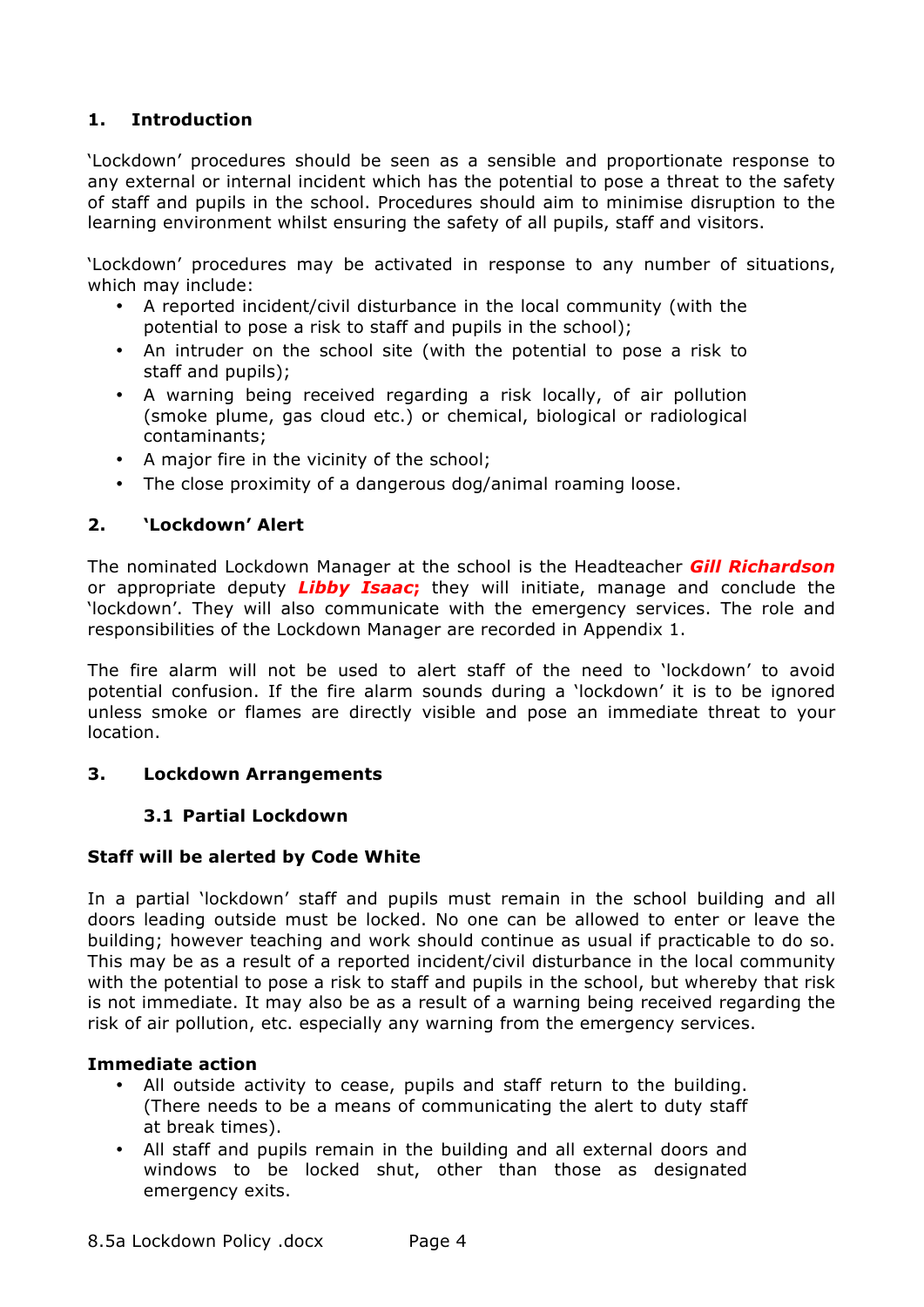- Free movement may be permitted within the building dependent upon circumstances.
- In the event of air pollution, chemical, biological or radiological contaminants issue, air vents, fans, heating and air conditioning systems must be closed or turned off.
- Use anything to hand to seal up all the cracks around doors and any vents into the room – your aim is to minimise possible ingress of pollutants.
- Staff should await further instructions.

All situations are different. Once all staff and pupils are safely inside, senior staff will conduct an ongoing and dynamic risk assessment based on any advice received from the Emergency Services.

Communication during a 'partial lockdown' will be via the school's email system, internal phone system or direct communication from the Lockdown Manager.

A 'partial lockdown' may also be used as a precautionary measure; putting the school into a state of readiness (whilst retaining a degree of normality) should the situation escalate.

Emergency Services will advise as to the best course of action in respect of the prevailing threat.

Staff and pupils remain in 'lockdown' until it has been lifted by the Lockdown Manager or senior member of the emergency services.

#### **3.1 Full 'Lockdown'**

#### **Staff will be alerted by Code Red**

This signifies an immediate threat to the school and may be an escalation of a partial 'lockdown'. The aim of a full 'lockdown' is for the school and its rooms to appear empty.

#### **Immediate action**

- All pupils/staff to stay in their classroom or move to the nearest classroom;
- Office staff should remain in their office;
- All outside activity to cease, pupils and staff return to the building or exit the site and proceed to St Margaret's Church. (There needs to be a means of communicating the alert to duty staff at break times).
- External doors locked. Classroom doors locked (where a member of staff with a key is present) or barricaded;
- Windows locked, blinds drawn, internal door windows covered (so an intruder cannot see in);
- Pupils and staff to sit quietly out of sight and where possible in a location that would protect them from gunfire, bullets can go through glass, brick, wood and metal. Consider locations behind substantial brickwork or heavy reinforced walls;
- Lights, smartboards and computer monitors turned off;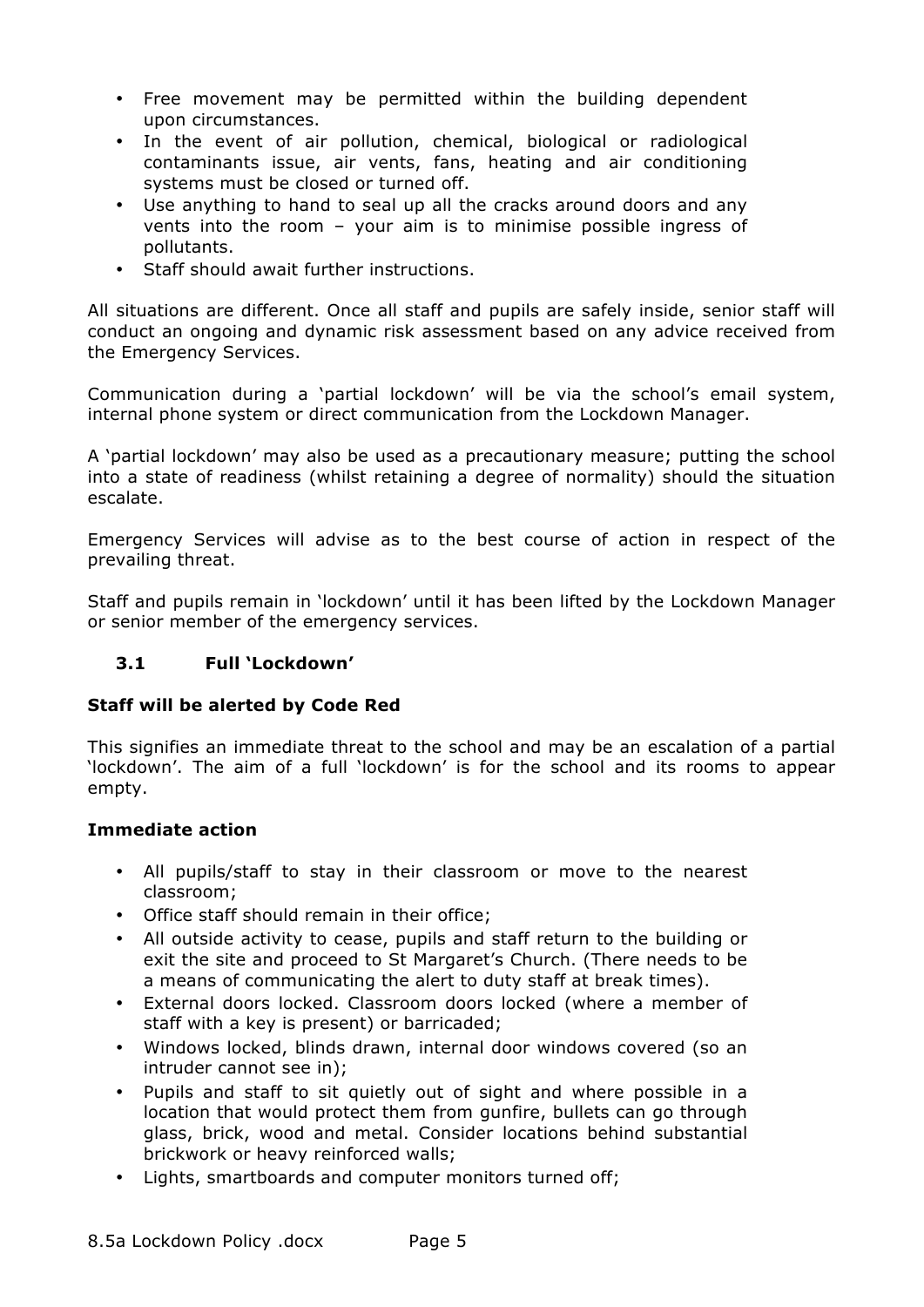- Pupil's mobile phones to be turned off, staff mobiles to be set to silent with no vibrate;
- A paper copy of the register to be taken of all pupils and staff in each classroom/office;
- Communicate register of staff and pupils to the Lockdown Manager via the lockdown whatsapp group;
- Staff should await further instructions.

During the 'lockdown', staff will keep agreed lines of communication open but not make unnecessary calls as this could delay more important communication. Staff are not to use the school's email system or internal phone lines as these may not be secure.

Staff and pupils remain in 'lockdown' until it has been lifted by the Lockdown Manager or senior member of the emergency services.

#### **4. Unsafe Areas (if applicable)**

The following areas must not be used during a lockdown and should be evacuated as they cannot be secured:

#### • **Toilet areas outside the classroom, school hall, library, Oscars, corridors**

#### **5. Communication with Parents and Carers**

The 'lockdown' manager will inform parents and carers that the school is in lockdown via the school's **teacher to parent email system**, the below template may be used:

'The school is in a lockdown situation. During this period phones will not be answered, all doors are locked and nobody can enter or leave the site. We are working to ensure the safety of all our children. DO NOT come to the school until the incident has been resolved. We will keep you informed as best we can.'

During a 'lockdown' no members of the public will be allowed into the school and parents/carers will be told not to travel to the school.

All staff, pupils and visitors to the school will not be allowed to leave the school until the lockdown has been declared over.

Parents and carers must not try to contact the school during the 'lockdown'.

Pupils will not be dismissed to parents or carers until the incident has been declared over by the Lockdown Manager or senior member of the emergency services.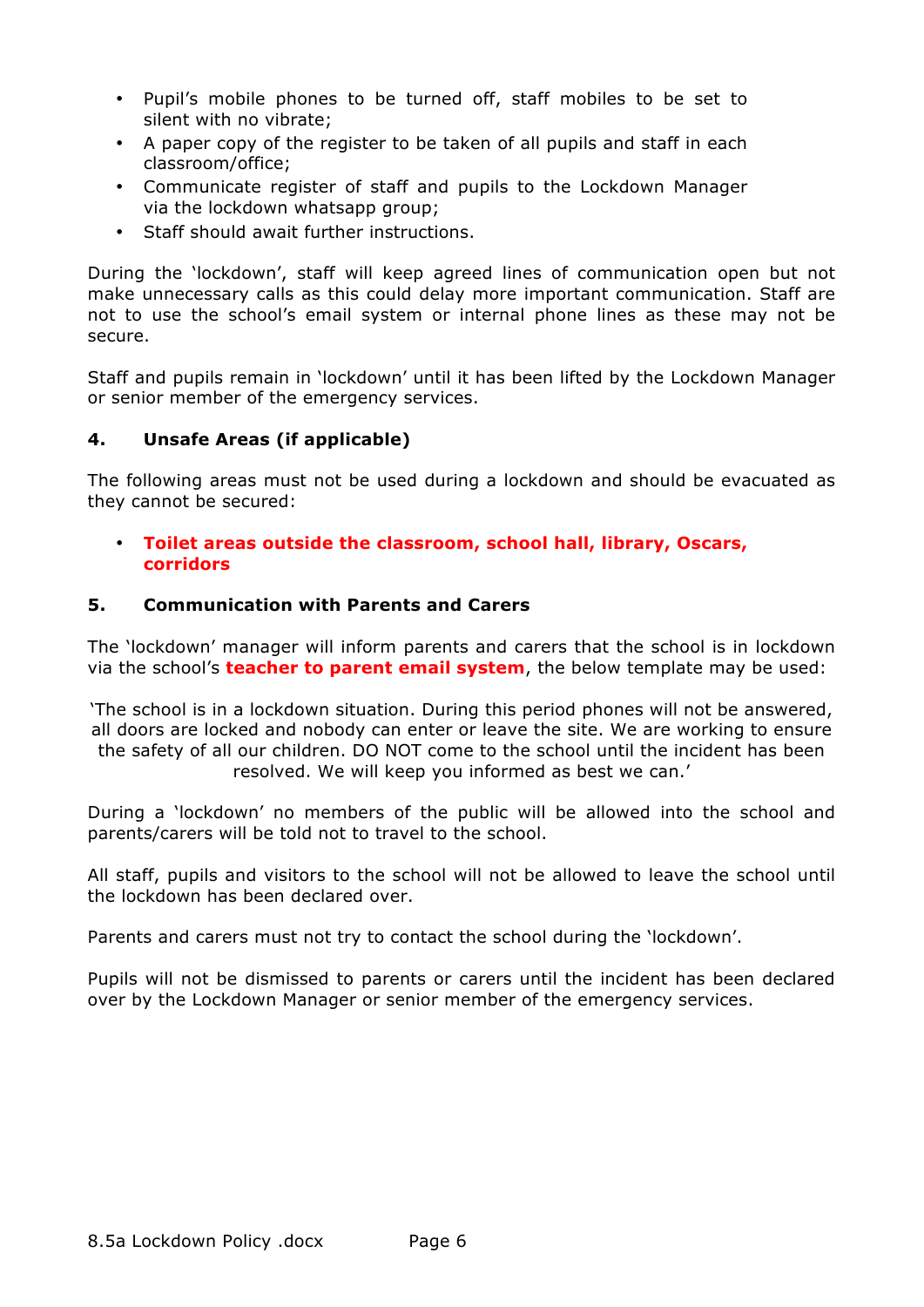#### **6. Appendix 1 –Roles and Responsibilities**

#### **Lockdown Manager**

**This should be the Headteacher (Gill Richardson) or a designated member of the senior leadership team. A deputy Lockdown Manager (Libby Isaac) should be designated in case the Lockdown Manager is not on the school site at the time a lockdown is declared.**

- Alert all staff and pupils of the need to 'lockdown' the school.
- For partial 'lockdowns' this will be achieved via **Code White** and for full 'lockdowns' this will be via **Code Red**.
- Inform emergency services immediately.
- Inform parents/carers via teacher to parents system**.**
- Ensure communication networks with all key staff are established.

#### **Classroom Based Staff**

- Lock all external doors and windows.
- If in full lockdown secure all internal doors lock or barricade.
- Close and secure all windows.
- Close all curtains or blinds.
- Ensure pupils are in a safe place in the classroom i.e. sheltered by a substantial wall away from doors and windows.
- Ensure you have a means to communicate with the lockdown manager.

#### **Office Based and Site Staff**

- Ensure all entrances are locked and secured.
- Close and secure all windows.
- Turn off all IT equipment.

#### **All other staff**

- Ensure they go the nearest safe area or keep away from windows and doors if that is not possible.
- Kitchen staff should stay in the kitchen area and notify the office by whatsapp group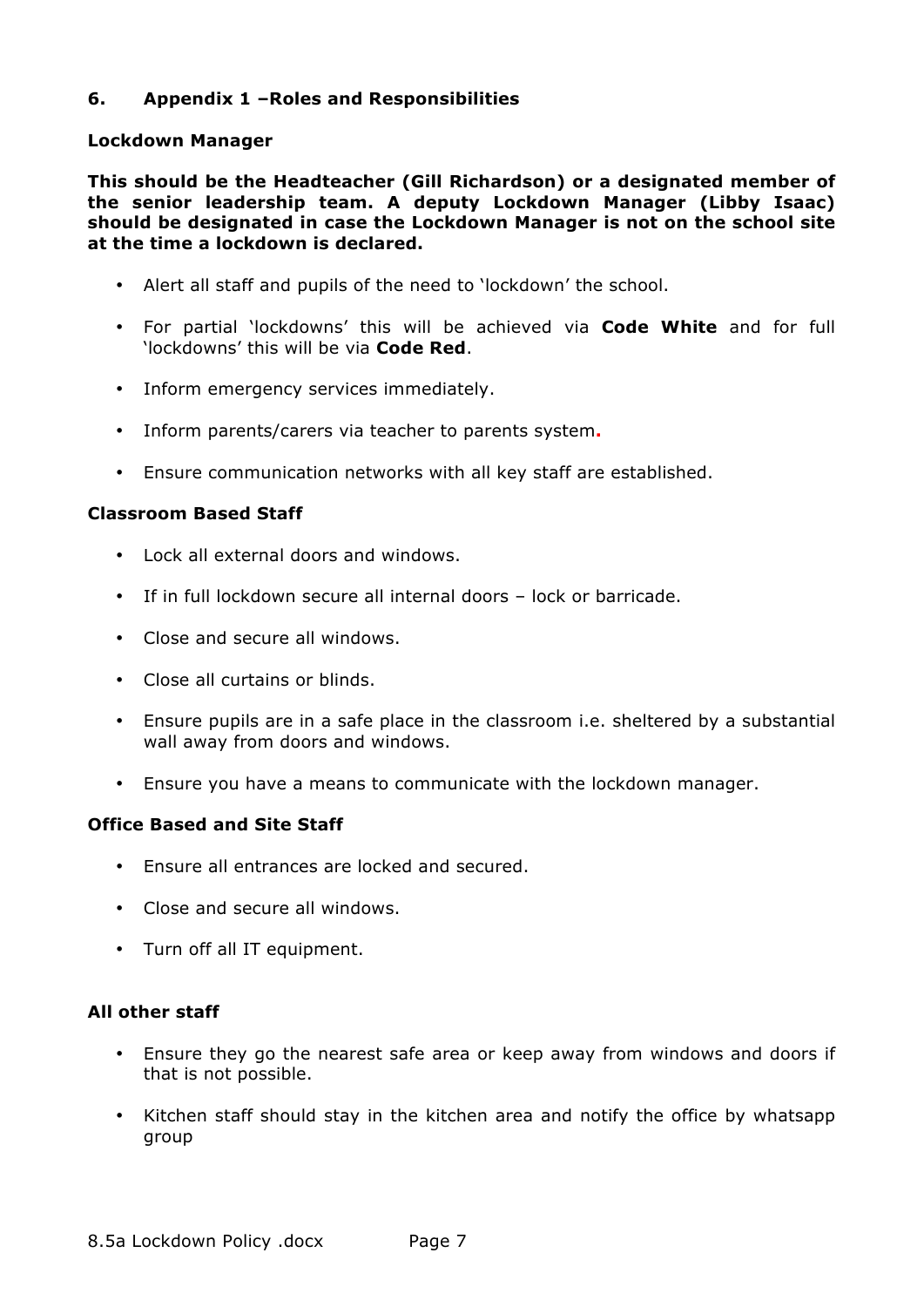#### **7. Appendix 2 – Overview Sheet**

#### **Fernhurst Primary School**

#### **'Lockdown' Action**

In the event of an incident requiring you to take shelter, stay indoors in the classroom you are in or if you are outside or not in a classroom go to the nearest classroom.

Visitor should go to the nearest classroom or the office (if nearer) and report to a member of staff they are there.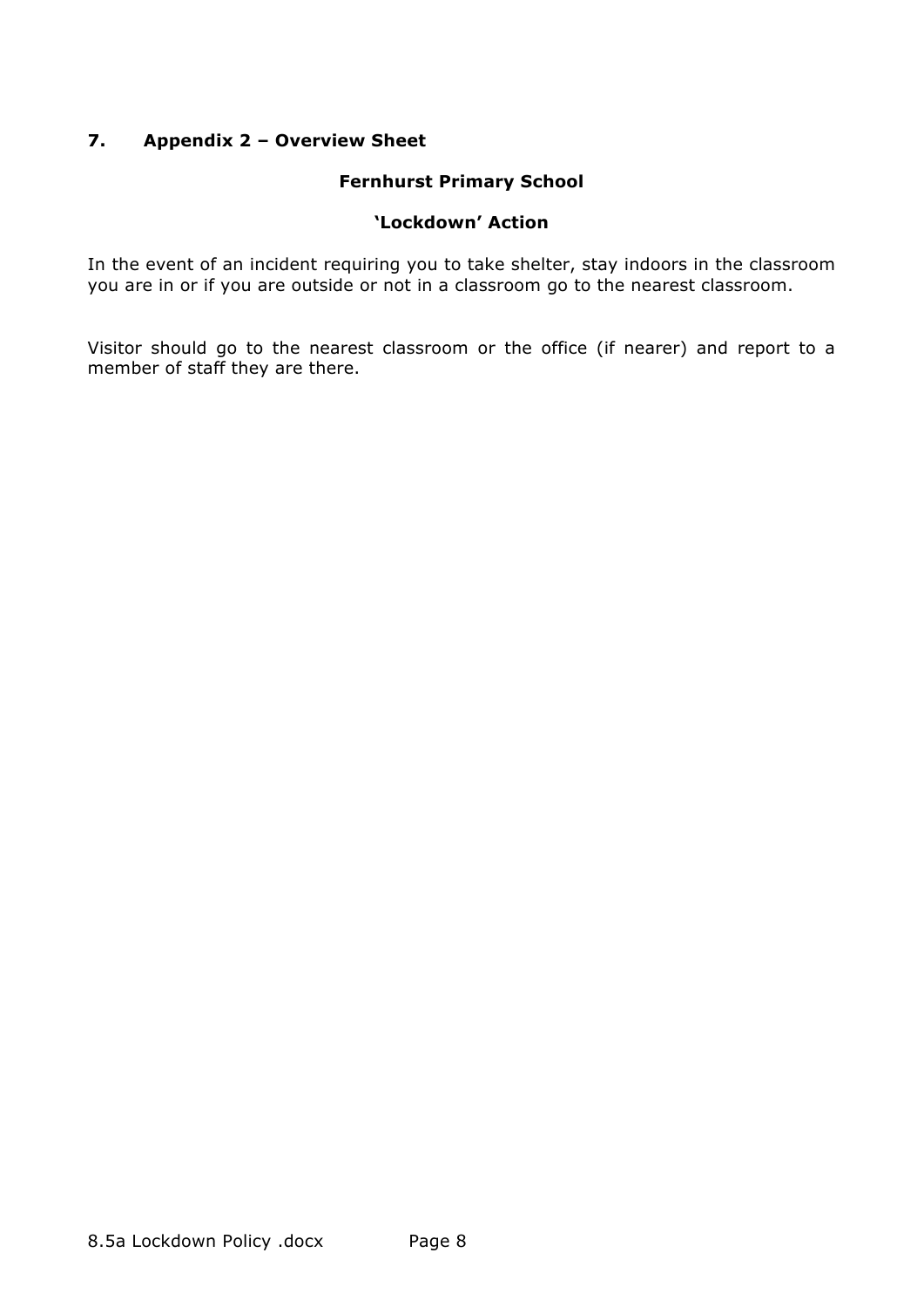**Appendix 3 – Communication Flow Chart (schools own version)**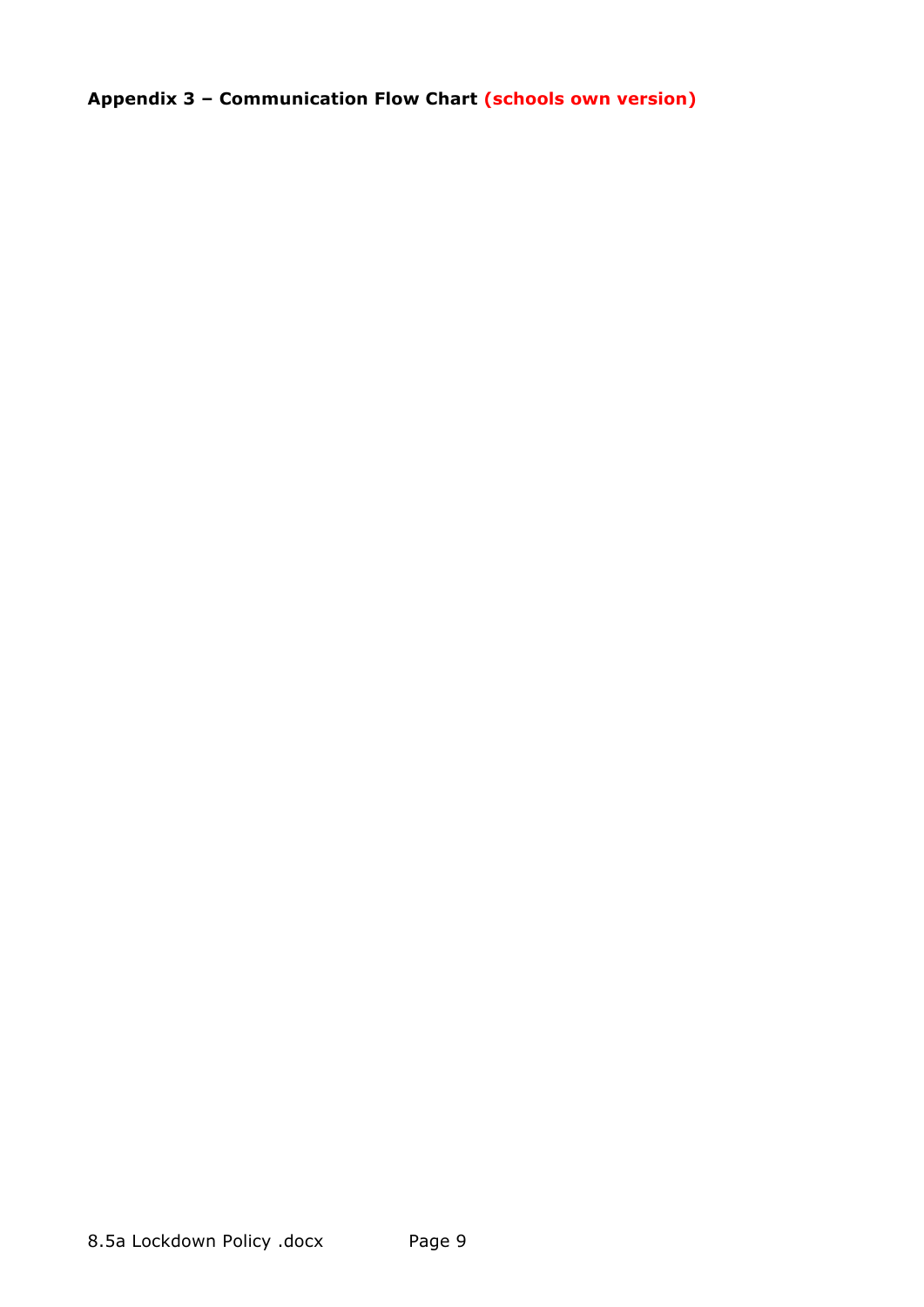#### **8. Appendix 4 – Sample letter to parents/carers**

Dear Parents and Carers,

#### **Re: Emergency Lockdown Procedure**

Our primary aim as a school is the safety and wellbeing of our pupils, to support us in achieving this we have many policies in place, including how we would respond to a potential incident either in the community or directly affecting the school.

One of these policies is our 'Lockdown' procedure, the aim of this policy is to support our staff in safeguarding our pupils from a variety of potential hazards that many arise, these include:

- 1. A reported incident, disturbance in the local community;
- 2. An intruder on the site;

3. A warning being received regarding a local risk of air pollution (smoke plume, gas cloud etc.);

- 4. A major fire in the vicinity of the school;
- 5. The close proximity of a dangerous dog.

Our procedure aims to minimise disruption to the learning environment whilst ensuring the safety of all pupils and staff.

In the event of an emergency that requires the school to be locked down the following actions may be taken, please note this is not an exhaustive list and is being provided as a summary only, exact actions will be dependent on the incident:

- Staff will ensure all pupils are inside the school buildings and lock any outside doors and close any windows that may be open;
- If pupils are outside, staff will bring them back into their classrooms;
- A register will be taken and any pupil not present will be notified to senior staff who will arrange a search for the missing pupil;
- Site and office staff will ensure all external doors are secured and closed;
- Emergency services will be notified;
- A message will be sent to parents and carers via our normal systems to advise of the emergency;
- Pupils will not be released from the school until the all clear is given;
- **Parents/Carers MUST NOT try to contact the school or come to the school until the all clear has been given. This can both block essential routes of communications and hamper the emergency services.**

We will shortly be carrying out an emergency drill with the staff and pupils to ensure that everyone is clear on what they have to do.

In the unlikely event that we have to put this process into action we need to ensure that parents are aware of the arrangements, as outlined above.